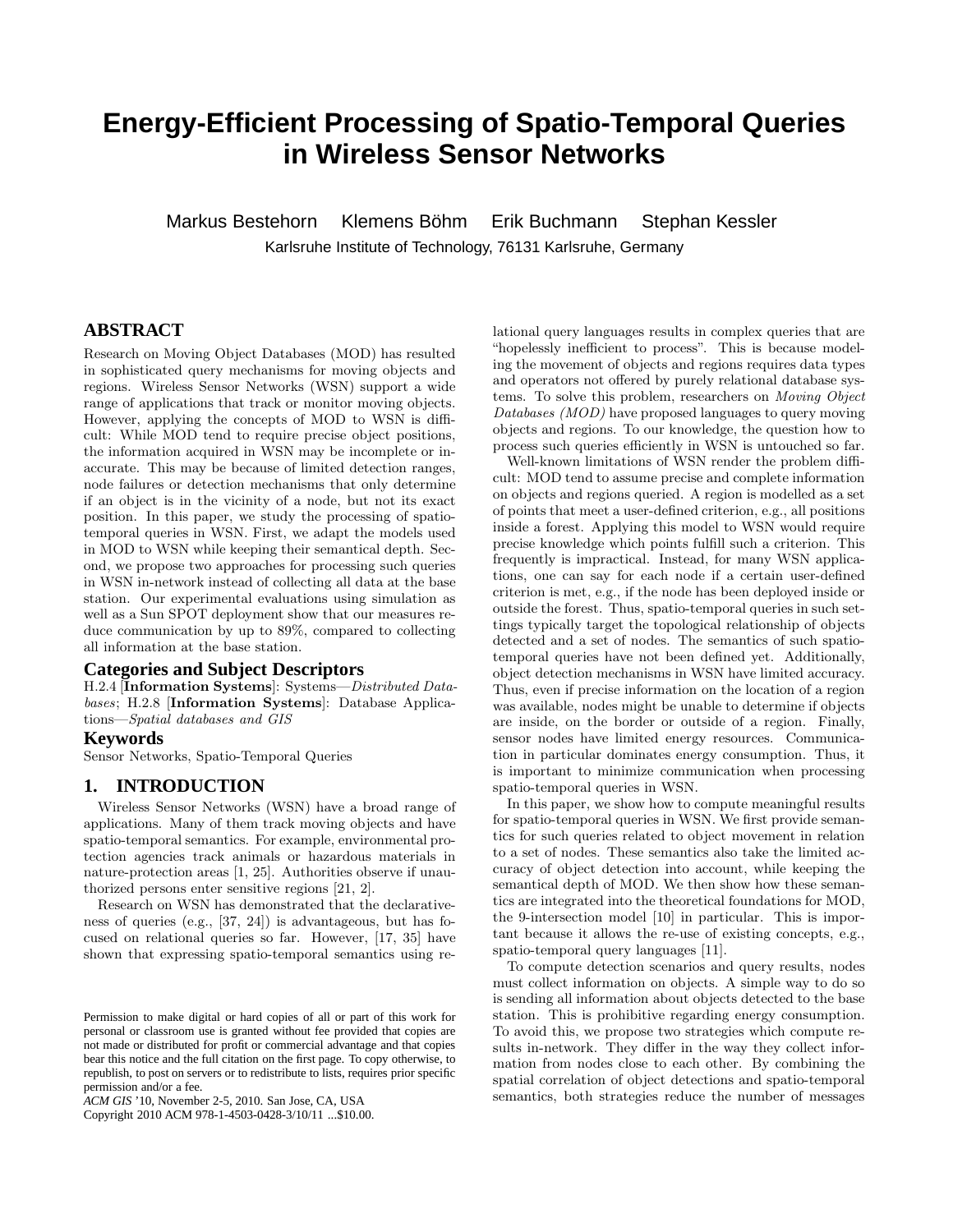exchanged significantly. It depends on the query in question which strategy requires less communication. Our approach also addresses node failures. We provide mechanisms for the detection of such failures.

Our study includes an evaluation using simulations as well as a Sun SPOT deployment. It shows that our in-network strategies reduce communication by 45% to 89%, compared to collecting all information at the base station.

Summing up, we are the first to consider the following questions:

- Q1 How can point-set based semantics of MOD be translated to node sets in WSN?
- Q2 How can WSN efficiently derive results for spatio-temporal queries using the semantics just mentioned?

We answer **Q1** by adapting the point-set model for WSN in Section 4. Section 5 answers Q2 with execution strategies for spatio-temporal predicates in WSN.

### **2. APPLICATION EXAMPLE**

This section introduces our running example. Several biology projects track the movement of individuals at large spatial and temporal scale [19]. An example of a species studied in this way are caribous [26, 28]. The following query is an example of a spatio-temporal query scientists studying caribous could issue: "Which caribous have moved into the tree-covered swamp area on the south-western side of the river?" See Figure 1. The swamp area on the southwestern side of the river that is covered by trees is a set of points. For most WSN deployments, recording the exact location of trees, swamp and river is impractical and unnecessarily complex. Instead, most WSN use a *controlled deployment* [16]: Before the nodes [36, 31] start sensing, node positions and properties of their surroundings are recorded. Examples of such properties are if a node has been deployed inside the forest or in a treeless area, close to food resources, in the swamp or in a calving area. This information allows users to derive a set of nodes that are, say, in a tree-covered swamp area on the south-western side of the river (blackcolored circles in Figure 1). It is sufficiently accurate for the purpose of such an installation if the WSN observes caribou movement in relation to this set of nodes. Our paper studies this case, i.e., users are interested in object movements in relation to a set of nodes. We refer to this set of nodes as *zone* to distinguish it from the term 'region', which is a set of points. Thus, users of WSN typically express their interest described above as follows: "Which caribous c have entered the zone Z?" We define the exact meaning of such a query in Section 4.

This current work relies on several assumptions: Nodes are stationary, and they can distinguish between query-relevant objects and irrelevant ones. There exist several approaches to detect animals, e.g., acoustic recognition [22] or radio receivers which detect caribous wearing radio collars [26]. Typically these mechanisms only determine if an animal is in the vicinity of a node, but not its exact position. While our approach can be applied to more accurate mechanisms, we do not require such mechanisms. Further, nodes are able to identify objects. For instance, if Sensor Si detects a certain object, and Sj detects the object later on, the WSN knows that it is the same object. Such an identification is usually available, e.g., through identification numbers on the radio collars or noise patterns that are characteristic. Finally, we limit this paper to queries regarding the relationship between moving objects and one zone.



Figure 1: Illustration of the application scenario

### **3. PRELIMINARIES**

### **3.1 Foundations of MOD**

We only review the foundations of MOD as far as relevant for this paper; see [17, 12] for further details. In MOD there exist three spatial entities: *objects*, *lines* and *regions*. An entity is a set of points of the d-dimensional Euclidean space  $\mathbf{E}^{\mathbf{d}}$  [15]. To ease presentation, we focus on  $d=2$ , and leave aside lines in the following.

An entity divides the space into three pair-wise disjoint partitions: The *interior*, the *border* and the *exterior*. For a region **R**, the border  $\mathbf{R}^B$  contains all points of the line encompassing the interior  $\mathbb{R}^{I}$ . All points that are neither in  $\mathbf{R}^B$  nor in  $\mathbf{R}^I$  are part of the exterior  $\mathbf{R}^O$ . Typically, an object **x** is represented by its position  $p \in \mathbf{E}^2$  and partitions the space as follows: The interior  $x^I$  contains only p, the border  $\mathbf{x}^B$  is empty, and all points except p are the exterior  $\mathbf{x}^{\mathcal{O}}$ . See [10] for formal definitions.

The 9-intersection model [10] describes the topological relationship of two entities  $A$  and  $B$ : As illustrated in Figure 2. there are nine possible intersections of the exterior, the border and the interior of A with the exterior, the border and the interior of B, respectively. Each of these intersections is either empty or not. Hence, a matrix of nine boolean values identifies the relationship of A and B.

There exist three predicates to describe the relationship of an object **x** and a region **R**: *Inside*  $(\mathbf{x}, \mathbf{R})$ , *Meet*  $(\mathbf{x}, \mathbf{R})$ and  $Disjoint (\mathbf{x}, \mathbf{R})$ . Figure 3 illustrates each predicate.

Example 1: The rightmost matrix in Figure 4 describes *Inside*  $(p_3, \mathbf{R})$ . Since the border  $p_3^B$  is empty, it does not intersect with any partition of  $\bf{R}$ , as reflected by the first row of the matrix.  $p_3{}^I$  contains one point, and the second row implies that  $p_3^I \cap \mathbf{R}^I \neq \emptyset$ , i.e.,  $p_3$  is inside **R**. The last row shows that  $p_3^O$  intersects with all partitions of **R**. The matrices for *Meet*  $(p_2, \mathbf{R})$  and *Disjoint*  $(p_1, \mathbf{R})$  only differ from the matrix for  $Inside (p_3, R)$  in the second row: The topological relation of  $p_2$  and **R** conforms to Meet  $(p_2, \mathbf{R})$ if  $p_2^I \cap \mathbf{R}^B \neq \emptyset$ . Similarly,  $p_1^I \cap \mathbf{R}^O \neq \emptyset$  implies that  $p_1$  is outside of  $x$ , i.e., *Disjoint*  $(p_1, x)$ .

Objects can move, and the topological relation of an object and a region can change over time. To deal with such changes, [12] defines the concatenation operator:

Definition 1 (Concatenation): The *concatenation of two predicates* P *and* Q, referred to as  $P \triangleright Q$ , is true if P is true for some time interval  $[t_0;t_1]$ , and  $Q$  is true at  $t_1$ .  $\Box$ 

Concatenation allows users to formulate *sequences of predicates*  $P_1 \triangleright P_2 \triangleright \ldots \triangleright P_p$ . These sequences, also called *spatio-*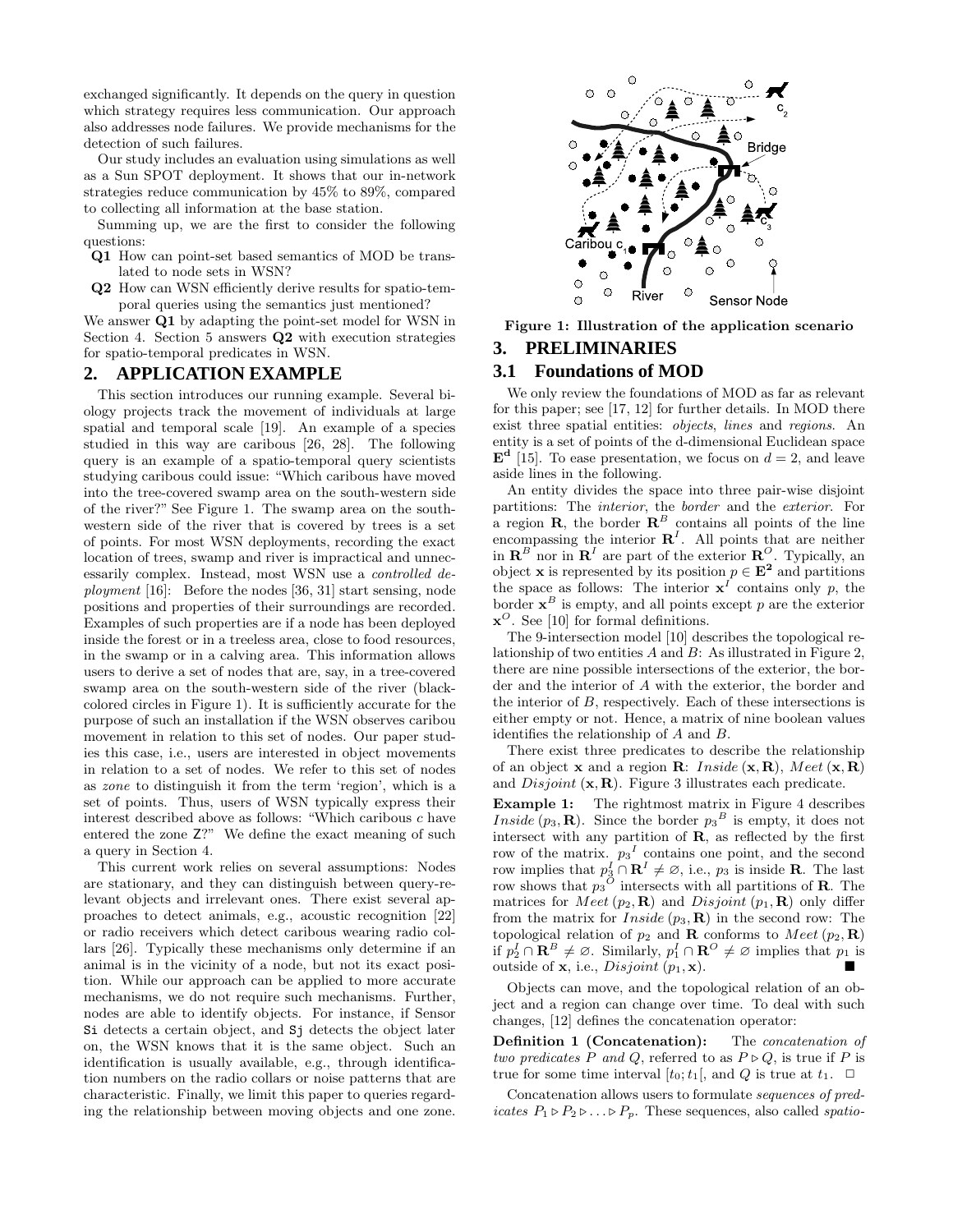



Figure 3: Spatial Predicates for Point/Region relations

*temporal developments*, express the interest in the spatiotemporal relationship of an object and a region over time.

Example 2: A user interested in all objects x that move into a region  $\bf{R}$  can express this using the following spatiotemporal development:

$$
Disjoint (\mathbf{x}, \mathbf{R}) \triangleright Meet (\mathbf{x}, \mathbf{R}) \triangleright Inside (\mathbf{x}, \mathbf{R}) \qquad (1)
$$

This predicate sequence is paraphrased as  $Enter (\mathbf{x}, \mathbf{R})$ . Similar sequences like  $Touch(\mathbf{x}, \mathbf{R})$  are possible as well:

 $Disjoint (\mathbf{x}, \mathbf{R}) \triangleright Meet (\mathbf{x}, \mathbf{R}) \triangleright Disjoint (\mathbf{x}, \mathbf{R})$  (2)

### **3.2 Related Work**

[6, 8] have shown that accessing WSN declaratively is desirable for several reasons: Users formulate queries instead of writing code on sensor-node level. Such query engines can be re-used for different applications, which reduces development costs. Furthermore, these systems prolong the lifetime of battery-powered nodes by reducing communication [37, 24]. So far, relational queries have been the focus of research on query processing in WSN [7, 9, 29, 23]. Relational approaches are sufficient for queries like "What is the average temperature measured by all nodes?". But even simple spatio-temporal queries become very complex [35] and inefficient to process [17]. This is because expressing spatiotemporal semantics with relational operators typically results in a large number of joins. Research on join processing [38, 20] in WSN has shown that, except for special cases, joins should be processed at the base station. Examples of such cases are join queries with high selectivity or queries where source nodes of tuples that join are close to each other. For example, [38] concludes that the distance between source nodes must be less than a few hops. This is because determining which nodes store tuples that meet the join condition possibly requires communication among many nodes. For spatio-temporal queries one join condition would be a selection that distinguishes between objects detected that are relevant and those that are not. First, the number of nodes detecting an arbitrary number of query-relevant objects over time can be arbitrarily high, i.e., selectivity is low. Second, the distance between these nodes may be large. Hence, existing join-processing approaches for WSN are not applicable, or they send all tuples to the base station to compute the join. Therefore, our evaluation compares our approach to collecting all information on object movements at the base station. Additionally, we show in Section 6 that taking spatio-temporal semantics into account reduces communication significantly. This occurs even if nodes detecting an object are close to each other.

A straightforward application of the existing results on MOD [12, 14, 17, 18], instead of using a conventional re-

$$
\begin{pmatrix}\nF & F & F \\
F & F & T \\
T & T & T\n\end{pmatrix}\n\qquad\n\begin{pmatrix}\nF & F & F \\
T & F & F \\
T & T & T\n\end{pmatrix}\n\qquad\n\begin{pmatrix}\nF & F & F \\
F & T & F \\
T & T & T\n\end{pmatrix}
$$
\nDisjoint (p<sub>1</sub>, **R**) *Meet* (p<sub>2</sub>, **R**) *Inside* (p<sub>3</sub>, **R**)

Figure 4: 9-Intersection representation of spatial predicates  $(A = p_i \text{ and } B = \mathbf{R})$ 

lational query processor for WSN, is not possible as well: First, the semantics of spatio-temporal queries in MOD are defined for regions, i.e., point sets, but not for zones, i.e., node sets. Second, sensor nodes typically cannot determine an object position precisely. [34, 33] have shown how to process spatio-temporal queries in MOD if only some points of object trajectories are known. While this helps if object positions are determined periodically, it still does require precise object positions from time to time. Our approach tries to derive meaningful results based on inaccurate object detections by sensor nodes.

In [4], we have shown how to acquire meaningful results for spatio-temporal queries in WSN referring to regions. As mentioned in Section 2, acquiring precise information on the location of a region is sometimes impractical. Furthermore, [4] does not address the processing of queries at all, in contrast to the approach presented here.

# **4. PREDICATE SEMANTICS IN WSN 4.1 Network Model and Notations**

Notation (WSN): A *wireless sensor network* is a set  $N = \{S1, \ldots, Sn\}$  of sensor nodes.  $p_i$  is the position of Si.

Processing spatio-temporal predicates requires detection of objects moving in the area where the WSN has been deployed. To detect an object, it must be "in range", i.e., in the area observed by the detection function.

Definition 2 (Detection Area): The *detection area of node* Si is the set of points  $D_i \subseteq E^2$  where Si can detect an  $\Box$ object.  $\Box$ 

Definition 3 (Detection Function): The *detection function detect*  $(Si, x, t)$  is defined as follows:

$$
detect\left(\mathbf{Si}, \mathbf{x}, t\right) = \begin{cases} T & \text{iff } \mathbf{x} \in \mathbf{D}_i \text{ at } t \\ F & \text{otherwise} \end{cases}
$$
 (3)

We say that *object*  $x$  *is detected at time t* if *detect* ( $Si, x, t$ ) returns T for at least one  $i \in \{1, \ldots, n\}$ . The detection area can have any shape or size, may overlap with detection areas of other nodes and may change over time. This is illustrated by Figure 5 where a rock prevents a sensor node from detecting objects behind it. Overlap of detection areas results in *simultaneous detection*.

Notation (Detection Set): The *detection set*  $D_t^{\mathbf{x}} \subseteq \mathbb{N}$  is the set of nodes that detect  $x$  at some time  $t$ .

$$
D_t^{\mathbf{x}} = \{ \text{Si} \in \mathsf{N} \mid \text{detect} \left( \text{Si}, \mathbf{x}, t \right) \} \tag{4}
$$

Sensor nodes typically cannot determine their detection area. However, the maximum detection range of the detection mechanism is typically available prior to deployment.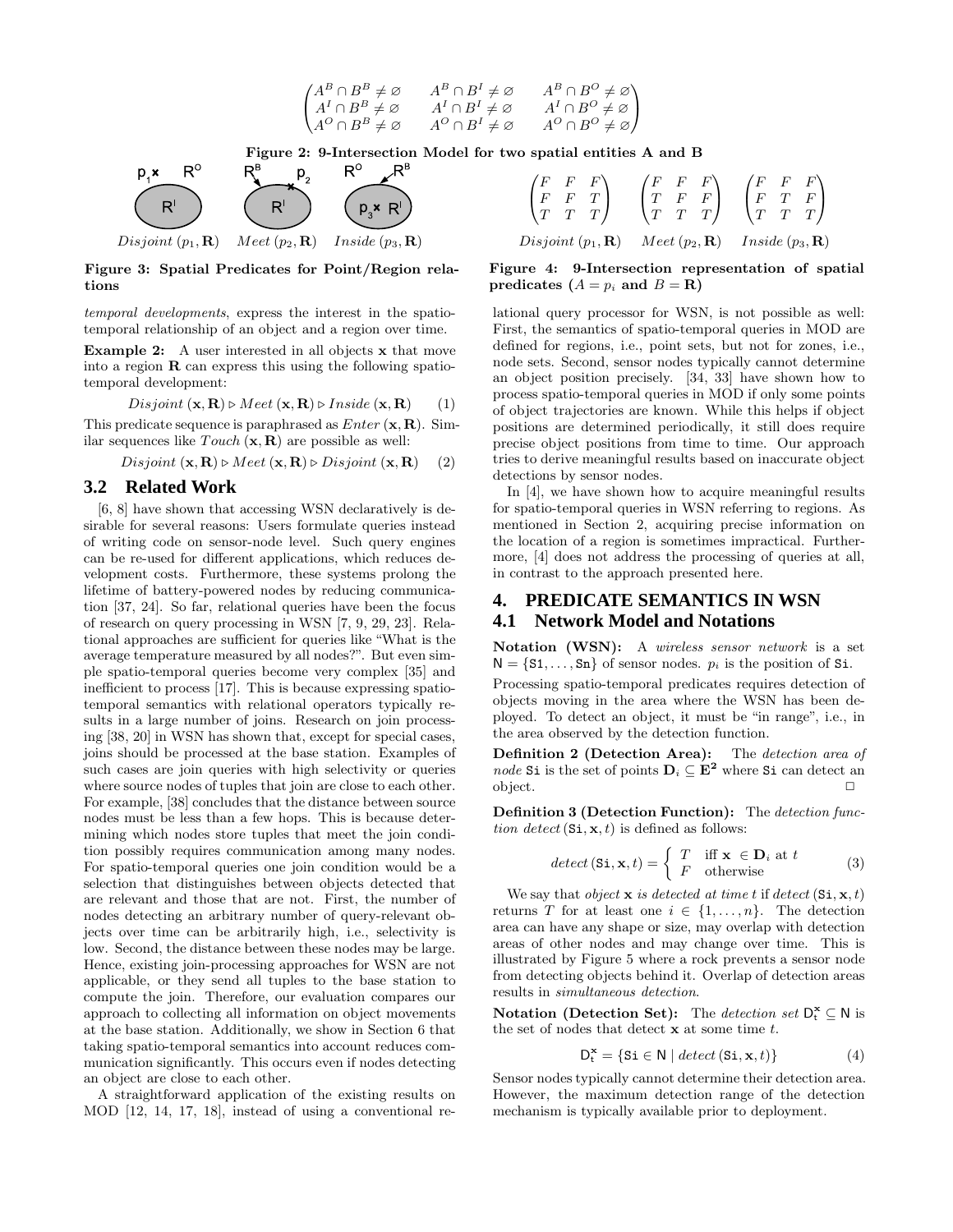

Definition 4 (Maximum Detection Range): The *maximum detection range*  $\mathcal{D}_{max}$  is the maximum distance of an object to a node to be detected.

Definition 5 (Communication Area): The *communication area of node* Si is the set of points  $C_i \subseteq E^2$  where a node Sj with  $i \neq j$  can receive messages sent by Si.

Communication areas may change over time and can have any shape or size. We say that *a node* Si *can directly communicate with another node* Sj if  $p_i \in \mathbf{C}_i$ .

Definition 6 (Communication Neighbors): The *communication neighbors*  $CN_i$  *of a node* Si are the nodes that Si can directly communicate with.

### **4.2 Spatio-Temporal Predicates for Zones**

In line with our application example in Section 2, users are interested in the spatio-temporal relationship between objects and a *zone*, i.e., a set of nodes.

Definition 7 (Zone): A *zone* Z is a non-empty set of nodes. We say *a node* Si *is inside of* Z if Si  $\in$  Z. Si *is outside of* **Z** otherwise. □

To process spatio-temporal predicates in WSN, one must consider which nodes inside and outside of the zone detect an object. I.e., we are interested in the intersections of  $D_t^{\mathbf{x}}$ with Z and Z. We refer to the different cases as *detection scenarios*, and there are four of them:

 $DS^0$ : Only nodes outside of Z currently detect x.

 $DS<sup>I</sup>$ : Only nodes inside of Z detect x.

 $DS^B$ :  $D_t^{\mathbf{x}}$  contains nodes from Z as well as  $\overline{Z}$ .

 $DS^N$ :  $D_t^{\dot{x}}$  neither intersects with  $\overline{Z}$  nor with  $\overline{Z}$ , i.e.,  $\dot{x}$  is currently undetected.

See [5] for formal definitions of these detection scenarios and proofs of all lemmas.

Lemma 1. *For any point of time, exactly one detection scenario holds.*

Detection scenarios abstract from the details of object detection, i.e., they are applicable to any detection hardware or mechanism. Based on detection scenarios, we define the semantics of spatio-temporal predicates as follows: When an object x is undetected, the WSN cannot make any statement on the topological relation of  $x$  and  $Z$ . Thus, when  $DS^N$ occurs, no predicate is true.  $DS^0$  occurs if x is exclusively detected by nodes outside of the zone. Likewise,  $DS<sup>T</sup>$  occurs if x is exclusively detected by nodes in the zone.

**Definition 8** (*Inside*  $(x, Z)$ ): Object x conforms to the predicate  $Inside (x, Z)$  if  $DS<sup>T</sup>$  occurs.

**Definition 9** (*Disjoint*  $(x, Z)$ ): Object x conforms to the predicate  $Disjoint (\mathbf{x}, \mathbf{Z})$  if  $DS^0$  occurs.

If nodes from  $Z$  and  $\overline{Z}$  detect an object, i.e.,  $DS^B$  occurs,

| Detection Scenario         | Predicate                     | Partition   |
|----------------------------|-------------------------------|-------------|
| $\mathsf{DS}^{\mathbb{N}}$ |                               |             |
| $DS^0$                     | Disjoint $(x, Z)$             | $7^{\circ}$ |
| $DS^I$                     | Inside (x, Z)                 | 71          |
| DSB                        | $Mect(\mathbf{x},\mathbf{Z})$ | 7B          |

#### Table 1: Mapping detection of an object x to predicates/space partitions

the WSN can derive that the object is between being inside and outside of the zone. Hence, we define:

**Definition 10** (*Meet*  $(x, Z)$ ): The object x conforms to  $Meet (\mathbf{x}, \mathbf{Z})$  if  $DS^B$  occurs.  $\square$ 

Table 1 serves as a summary.  $\triangleright$  and other concepts from MOD, e.g., lifting [17], are applicable to these predicates as well. Thus, one can construct developments that query the spatio-temporal relationship of objects and a zone. For instance, one could define:

$$
Enter (\mathbf{x}, \mathbf{Z}) = Disjoint (\mathbf{x}, \mathbf{Z}) \triangleright Meet (\mathbf{x}, \mathbf{Z}) \triangleright Inside (\mathbf{x}, \mathbf{Z})
$$
\n
$$
\tag{5}
$$

### **4.3 Point-Set Topology for Zones**

According to point-set topology, a region partitions the (Euclidean) space into three subsets of points. By definition, this partitioning is *regular* [32]: This means that a region **R** does not contain holes, is continuous, and the border  $\mathbb{R}^L$ encompasses the interior  $\mathbb{R}^{I}$  completely. The space partitioning of zones in turn is not regular, as we will explain. We show how this affects the semantics of spatio-temporal queries in WSN and how to deal with this non-regularity.

First we derive a space partitioning based on the predicate definitions and detection scenarios above using the following idea: Without loss of generality, let x be detected according to DS<sup>0</sup>, i.e., *Disjoint*  $(x, Z)$ . From this, we infer that the position of **x** is some  $p \in \mathbf{E}^2$  exclusively observed by nodes outside of Z, i.e., *the exterior of the zone*. For each predicate we can derive such a subset of the space.

Definition 11 (Unobserved Area): All points not contained in a detection area form *the unobserved area*  $Z^N$ :

$$
\mathsf{Z}^N = \{ p \in \mathbf{E}^2 \mid \nexists \mathsf{Si} \in \mathsf{N} : p \in \mathbf{D}_i \} \tag{6}
$$

Definition 12 (Exterior): All points exclusively observed by nodes in Z constitute *the exterior of a zone* Z O:

$$
\mathbf{Z}^{\scriptstyle O} = \left\{ p \in \mathbf{E}^2 \mid p \notin \mathbf{Z}^N \land \nexists \mathbf{S} \mathbf{i} \in \mathbf{Z} : p \in \mathbf{D}_i \right\} \tag{7}
$$

Definition 13 (Interior): All points of space exclusively observed by nodes in  $Z$  constitute *the interior of a zone*  $Z^I$ :

$$
Z^{I} = \left\{ p \in \mathbf{E}^{2} \mid p \notin Z^{N} \wedge \nexists \mathbf{s} \mathbf{i} \in \overline{Z} : p \in \mathbf{D}_{i} \right\} \tag{8}
$$

Definition 14 (Border): All points of space observed by nodes in  $Z$  and  $\overline{Z}$  form the *border of a zone*  $Z^B$ :

$$
\mathsf{Z}^{B} = \{ p \in \mathbf{E}^2 | \exists \mathsf{Si} \in \mathsf{Z}, \exists \mathsf{Sj} \in \overline{\mathsf{Z}} : p \in \mathbf{D}_i, p \in \mathbf{D}_j \} \qquad (9)
$$

LEMMA 2. The point sets  $Z^N$ ,  $Z^O$ ,  $Z^I$  and  $Z^B$  partition *the space.*

Figure 6 illustrates the space partitioning for zones. Blackcolored circles or squares<sup>1</sup> represent nodes in the zone. Ex-

 $1$ <sup>1</sup>The difference between squares and circles is irrelevant here and will be explained in Section 5.3.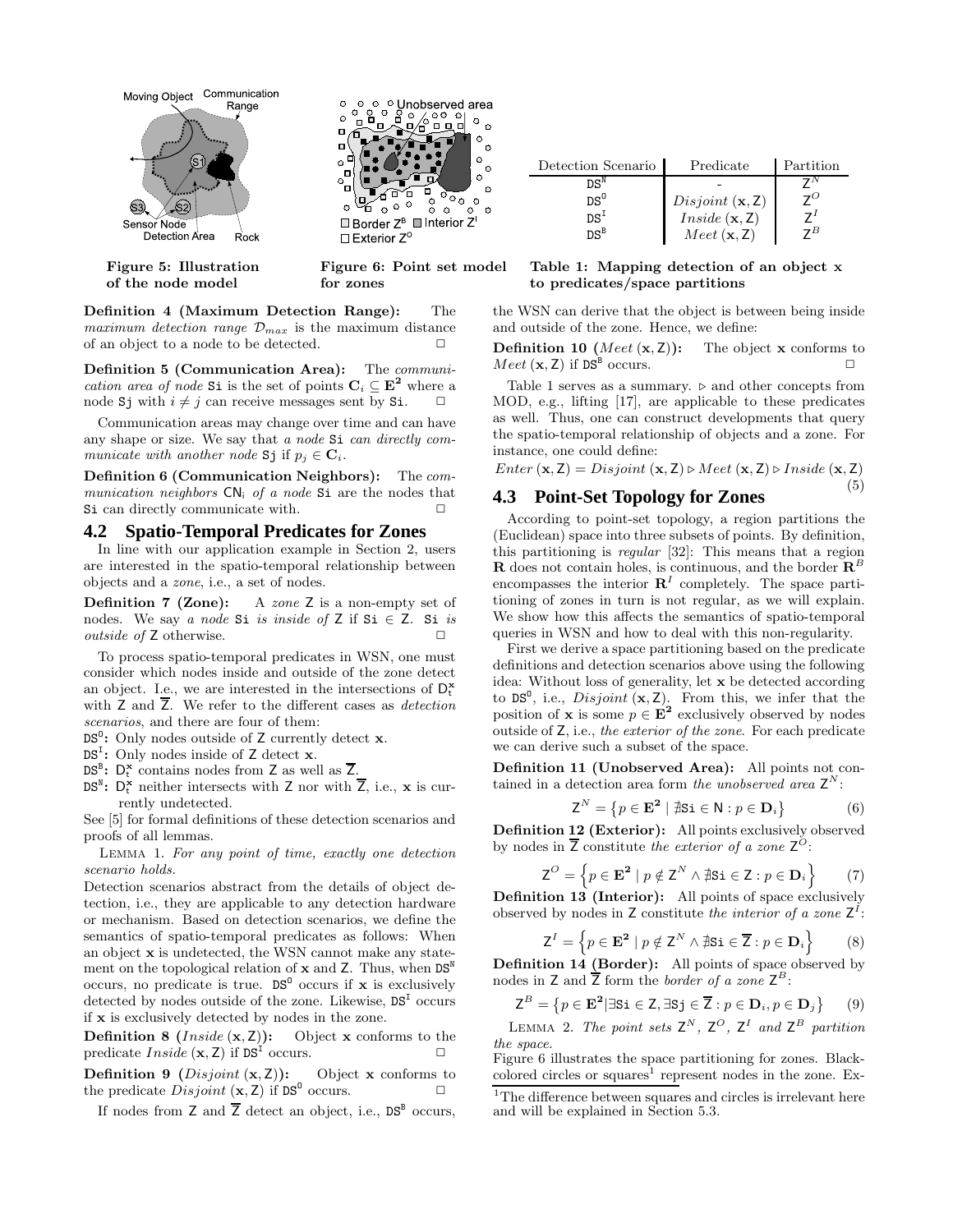ternal factors influence detection areas which in turn determine the partitions. This may result in situations where the border does not encompass the zone or "holes" in the zone. Hence, space partitioning based on zones is not regular.

Non-regularity has an impact on spatio-temporal developments, as we illustrate with Enter: MOD can assume that point sets are regular, i.e., an object x has to cross the border  $\mathbb{R}^B$ . This is not true for WSN: **x** may be detected according to  $DS^0$  first, move through an unobserved area and then appear inside of Z. Users interested in objects moving in this way cannot express this as follows:

$$
\mathbb{P}(\mathbf{x}, \mathbf{Z}) = Disjoint(\mathbf{x}, \mathbf{Z}) \triangleright Inside(\mathbf{x}, \mathbf{Z}) \tag{10}
$$

This sequence never occurs, because ⊳ requires  $Inside (x, Z)$ to follow  $Disjoint (\mathbf{x}, \mathbf{Z})$  immediately. On the other hand,  $Enter (x, Z)$  excludes all objects that are unobserved while moving into the zone. In other words, users cannot express such a query given the three predicates and  $\triangleright$ .

Definition 15 (Relaxed Concatenation): The *relaxed concatenation of two predicates,*  $P \tilde{\triangleright} Q$ , is true if P is true for some interval  $[t_0, t_1]$ , and Q is true at  $t_2 \geq t_1$ .

(11) expresses the query discussed above, and Example 3 shows that this new primitive increases the semantical depth:

$$
WSNEnter\left(\mathbf{x}, \mathbf{Z}\right) = Disjoint\left(\mathbf{x}, \mathbf{Z}\right) \widetilde{\triangleright} Inside\left(\mathbf{x}, \mathbf{Z}\right) \tag{11}
$$

**Example 3:** The area where the WSN in Figure 1 is deployed contains a river with several bridges. Suppose that nodes are deployed so that caribous moving over a bridge are detected, but caribous swimming are not, i.e., the river itself is unobserved. A user only interested in caribous  $c$  entering Z by crossing bridges can use  $Enter (c, Z)$ . A user interested in all caribous can express this as  $WSNEnter (\mathbf{x}, \mathbf{Z})$ .

LEMMA 3.  $\tilde{\triangleright}$  *is associative and can be combined with*  $\triangleright$ *:* 

$$
P_1 \triangleright P_2 \Rightarrow P_1 \widetilde{\triangleright} P_2
$$

$$
P_1 \widetilde{\triangleright} (P_2 \widetilde{\triangleright} P_3) = (P_1 \widetilde{\triangleright} P_2) \widetilde{\triangleright} P_3
$$

$$
P_1 \triangleright (P_2 \widetilde{\triangleright} P_3) = (P_1 \triangleright P_2) \widetilde{\triangleright} P_3
$$

 $P_1 \triangleright (P_2 \widetilde{\triangleright} P_3) = (P_1 \triangleright P_2) \widetilde{\triangleright} P_3$ <br>Definition 16 (Spatio-Temporal Development): A *spatio-temporal development*  $\mathbb{P}(\mathbf{x}, \mathbf{Z})$  is a sequence of predicates  $P_1$  (**x**, **Z**)  $\theta$ ...  $\theta P_q$  (**x**, **Z**) with  $\theta \in \{\infty, \widetilde{\Theta}\}\)$ , and  $P_i$  (**x**, **Z**)  $\in$  {*Inside* (**x Z**) *Neet* (**x Z**) *Disjoint* (**x Z**)}  ${Inside (\mathbf{x}, \mathbf{Z}), \, Meet (\mathbf{x}, \mathbf{Z}), \,Disjoint (\mathbf{x}, \mathbf{Z})}.$ 

This concludes our study regarding Q1. We have defined the semantics of spatio-temporal predicates for SN that express the topological relation of an object and a zone. Furthermore, we have shown how to take unobserved areas into account when expressing spatio-temporal queries for SN and provided a space partitioning for zones.

# **5. EFFICIENT PROCESSING OF SPATIO-TEMPORAL QUERIES**

In this section, we provide an answer to Q2, i.e., process spatio-temporal queries efficiently: We propose two strategies that reduce the number of messages exchanged between nodes, compared to a straightforward approach that collects all information at the base station. We present our approach in the following steps: Section 5.1 describes data structures needed and says how to compute detection scenarios from them. The remainder of the section describes three strategies for acquiring the necessary information. All information either is collected at the base station (Section 5.2), or collection is distributed among sensor nodes to compute detection scenarios in-network (Section 5.3). Failures of nodes may impact query results. Section 5.4 shows how to detect

these failures and determines if they might have an impact on the query result.

We assume that the following steps have been completed before the WSN starts to process a query:

- 1. Definition of a zone Z.
- 2. Specification of the movement of interest as a spatiotemporal development  $\mathbb{P}(\mathbf{x}, \mathbf{Z})$ .
- 3. Dissemination of a list of nodes representing Z and the query  $\mathbb{P}(\mathbf{x}, \mathbf{Z})$  to all nodes.

The query result returned to the user by the base station includes every object whose movement conforms to  $\mathbb{P}(\mathbf{x}, \mathbf{Z})$ . To accomplish this, the WSN must compute the detection scenario when an object is detected. Using Table 1, any node can determine which predicate the detected object conforms after the detection scenario has been computed.

An object **x** fulfills  $\mathbb{P}(\mathbf{x}, \mathbf{Z})$  if the WSN derives from the detection scenarios of x that the predicates have occurred in the correct order. The distributed strategies notify the base station whenever a predicate  $P(\mathbf{x}, \mathbf{Z})$  in  $\mathbb{P}(\mathbf{x}, \mathbf{Z})$  is satisfied. Thus, the base station determines if x has fulfilled  $\mathbb{P}(\mathbf{x}, \mathbf{Z})$ . Note that a node Si may send several notifications regarding a predicate to the base station because it detects the same object more than once. This is intended, for two reasons: First, the query may be a predicate sequence that contains a predicate twice, e.g.,  $Touch (\mathbf{x}, \mathbf{Z})$  (cf. (2)). Second, coordinating nodes such that they only send notifications regarding predicates that have not occurred on any other node requires communication. A preliminary study of ours has shown that the communication effort for such coordination only pays off if the network is very small, the zone is small, and if the object moves through detection areas of many nodes repeatedly. Thus, we do not intend to prevent this. On the other hand, we show in Section 5.3 how to exploit spatio-temporal semantics to reduce the number of notifications, e.g., only few nodes send notifications for queries like  $\mathbb{P}(\mathbf{x}, \mathbf{Z}) = Enter(\mathbf{x}, \mathbf{Z}).$ 

### **5.1 Data Structures and Algorithms**

A relation Detections contains data on objects detected. It depends on the strategy where Detections is stored: All tuples are sent to the base station (centralized), or they are distributed and/or replicated among the nodes in the WSN (distributed). Detections has the following attributes:

- NodeID: Identifier of the node Si detecting the object identified by attribute ObjectID.
- ObjectID: Identifier of the object detected by Si.
- $t_{entry}$ :  $t \in time$  when Si starts to detect the object.
- $t_{exit}$ : This value is either  $\top$  or a  $t > t_{entry}$ . If it is  $\top$ , Si is still detecting the object. Otherwise, Si has detected the object during the time interval  $[t_{entry}; t_{exit}].$

We say that *a tuple T originates from node* Si if **T**.NodeID = Si. We refer to the moment an object x moves into the detection area of a node Si as *entry event*. When such an entry occurs at time t, a tuple  $[\text{Si}, \textbf{x}, t, \top]$  is added to Detections. Then the object may be inside the detection area for an arbitrary interval of time. We refer to the moment when x leaves the detection area as *exit event*. When  $x$  this happens at  $t'$ , the existing tuple is updated, i.e., becomes  $[\text{Si}, \text{x}, t, t']$ .

To determine the detection scenario, the system must compute how the detection set  $D_t^{\mathbf{x}}$  intersects with Z and  $\overline{Z}$  at t based on Detections. We refer to this computation as isDetecting( $S^*$ , x, t), which is defined in (12).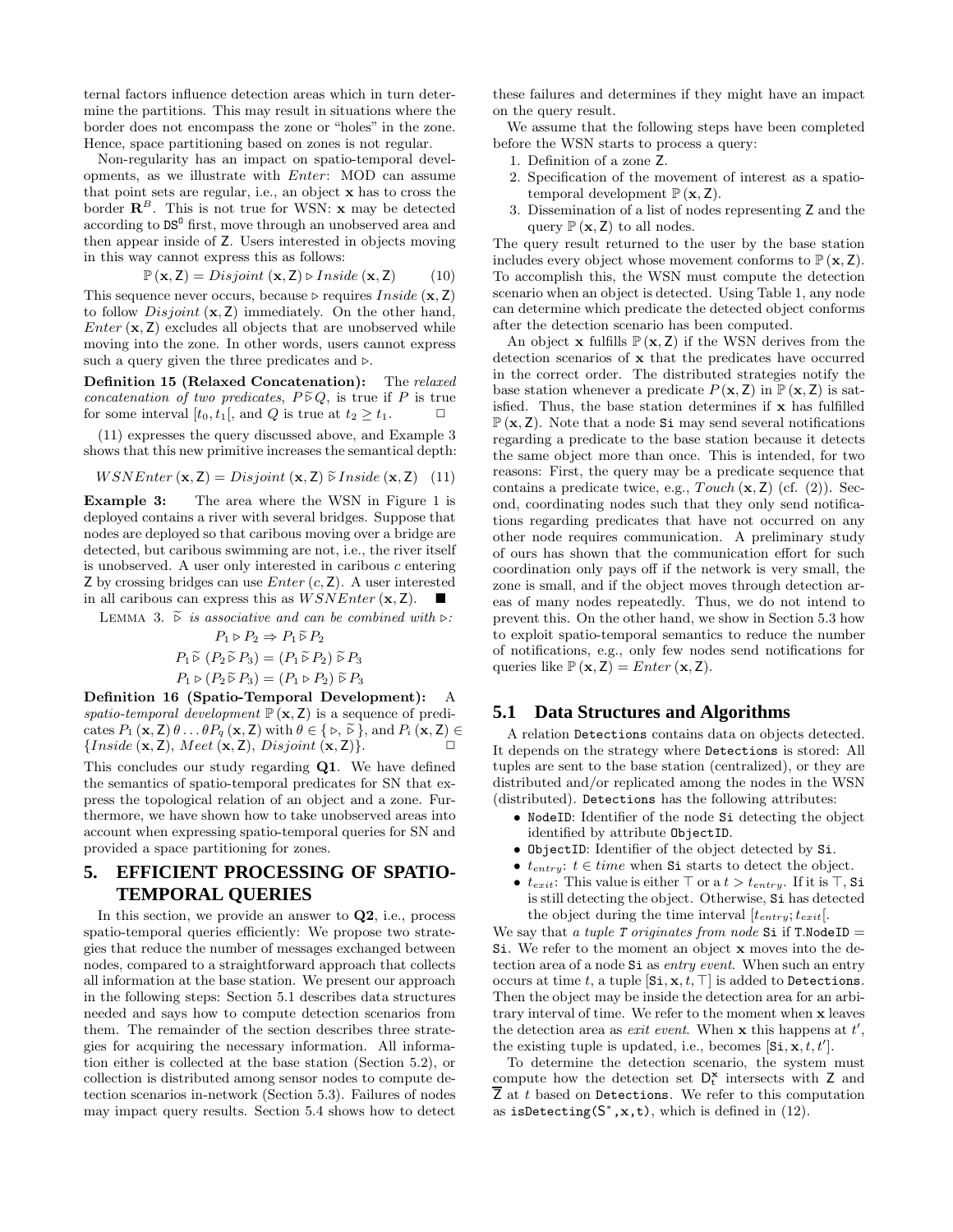isDetecting(S<sup>\*</sup>,x,t) =  $\begin{cases} T & \text{if } \exists \texttt{Si} \in \texttt{S}^* : \text{detect}(\texttt{Si}, \textbf{x}, t) \\ F & \text{otherwise} \end{cases}$ F otherwise  $(12)$ 

The input parameter  $S^*$  is either Z or  $\overline{Z}$ . [5] provides an algorithm that implements this function. We use this function twice to compute the detection scenario: First to determine isDetecting( $Z$ , $x$ , $t$ ) and then for isDetecting( $\overline{Z}$ , $x$ , $t$ ). Based on this, one can derive the detection scenario according to Table 2. Each cell corresponds to a pair [isDetecting( $Z, x, t$ ), isDetecting( $\overline{Z}, x, t$ )] and contains the corresponding detection scenario.

|                                   | isDetecting( $\overline{Z}, x, t$ ) |              |
|-----------------------------------|-------------------------------------|--------------|
|                                   |                                     |              |
|                                   | DS <sup>B</sup>                     | $DS^{\perp}$ |
| $is$ Detecting( $Z$ , $x$ , $t$ ) | $DS^0$                              | $DS^N$       |

#### Table 2: Deriving detection scenarios from Detections

In the following, we deal with the collection of tuples in Detections to ensure a correct computation of detection scenarios.

Definition 17 (Correctness): The *computation of the detection scenario is correct* if the space partition corresponding to the detection scenario computed (cf. Table 1) contains the position  $p \in \mathbf{E}^2$  of the object detected.  $\Box$ 

Definition 18 (Completeness): Detections *is complete regarding an object* x *and a time* t if it contains all tuples  $\{Si, x, t_1, t_2\}$  with  $t_1 \leq t$  and  $t \leq t_2$  or  $t_2 = \top$ .

Lemma 4. *If the relation* Detections *is complete, the detection scenario computed according to Table 2 is correct.*

Summing up, the base station or an arbitrary node must store a complete set of tuples locally to compute a detection scenario for an object  $x$  and a time  $t$ . In the following we deal with acquiring these tuples.

### **5.2 Centralized Data Collection**

A straightforward approach is that every node notifies the base station whenever an object enters or leaves a detection area. The base station then modifies Detections as shown and computes a detection scenario. See Algorithm 5.1.

Algorithm 5.1: Centralized Data Collection

```
1 When x enters/leaves Di of Si at t do
```

```
2 Si sends corresponding notification to base station
3 end
```

```
4 When base station receives notification from Si do
```

```
5 | Modify Detections at base station
```

```
6 Wait t_{delay}
```
7 Compute

 $[\mathtt{isDetermin}(S^\mathbf{R}, \mathbf{x}, \mathbf{t}), \mathtt{isDetermin}(S^\mathbf{\overline{R}}, \mathbf{x}, \mathbf{t})]$ 8 end

Arbitrary nodes detecting an object execute the first part of Algorithm 5.1. Sending tuples from Si to the base station requires routing protocols [27, 13]. These protocols forward messages via multiple hops if Si is not a communication neighbor of the base station.

The base station executes the second part. Line 5 modifies Detections as described previously. The base station then has to wait a timeout  $t_{delay}$  before it computes the detection scenario according to Table 2. The timeout ensures that notifications of nodes which simultaneously detect an object have arrived before the detection scenario is computed.  $t_{delay}$  is the maximum time a notification may need to be forwarded to the base station. Its actual value depends on factors such as communication hardware, WSN size, routing protocol etc. For our reference implementation we use a delay of 30 seconds.

LEMMA 5. If  $t_{delay}$  is the maximum time a notification *needs to travel from a node* Si *to the base station,* Detections *stored at the base station is complete at*  $t + t_{delay}$ .

Thus, the computation of the detection scenario based on centralized data collection is correct.

# **5.3 Distributed Data Collection**

In the following, we propose two strategies which distribute the relation Detections. The distribution is done in such a way that any node Si detecting an object x can compute the detection scenario. As we show, this reduces communication for two reasons:

- Nodes only notify the base station on objects that possibly fulfill the query.
- There are fewer nodes from which data must be collected, i.e., only some nodes communicate.

The latter point stems from the following idea: When a node Si detects an object x, only nodes in its vicinity can detect the object simultaneously. The problem is that detection mechanisms in WSN typically do not allow precise localization of the object detected. But in turn, Si can derive that only nodes whose detection area overlaps with  $D_i$ could possibly detect x simultaneously.

Definition 19 (Detection Neighbor): Node Sj is a *detection neighbor of* Si if the detection areas of both nodes overlap. DN<sub>i</sub> is the set of detection neighbors of Si.  $\Box$ 

Section 5.3.1 shows how to approximate the detection neighbors if detection areas are indeterminable. Since Z is disseminated to all nodes, every Si can derive for each detection neighbor  $S_j \in DN_i$  if it is in Z or not.

Notation (Detection-Neighbor Subsets): We refer to the subset of detection neighbors of Si in the zone Z as  $DN_i^Z$ .  $DN_i^{\overline{Z}}$  contains all detection neighbors of node Si that are outside of Z.

Lemma 6. Detections *stored at* Si *is complete regarding* x *and* t *if* Si *detects* x *at* t *and obtains all tuples on* x *originating from its detection neighbors* DNi*.*

[5] provides proofs this and all other lemmas presented here. By taking into account that  $Si$  is either in  $Z$  or  $\overline{Z}$  we actually can compute a correct detection scenario without Detections being complete.

Definition 20 (Semi-Completeness): Detections *regarding* x *and* t *stored at a node* Si ∈ Z *is semi-complete* if it contains all tuples [Sj, x, t<sub>1</sub>, t<sub>2</sub>] with  $t_1 \le t \le t_2$  where  $s_j \in \textsf{DN}_i^{\overline{\textsf{Z}}}.$ 

Detections *regarding* x *and* t *stored at a node* Si  $\in \overline{Z}$ *is semi-complete* if it contains all tuples  $[Sj, x, t_1, t_2]$  with  $t_1 \leq t \leq t_2$  where  $S_j \in DN_i^2$ . ✷

Lemma 7. *Let* Si *detect* x *at* t*. Without loss of generality, let* Si ∈ Z*. If* Detections *stored at* Si *is semi-complete regarding* x *and* t*, the computation of the detection scenario at* Si *according to Table 1 is correct.*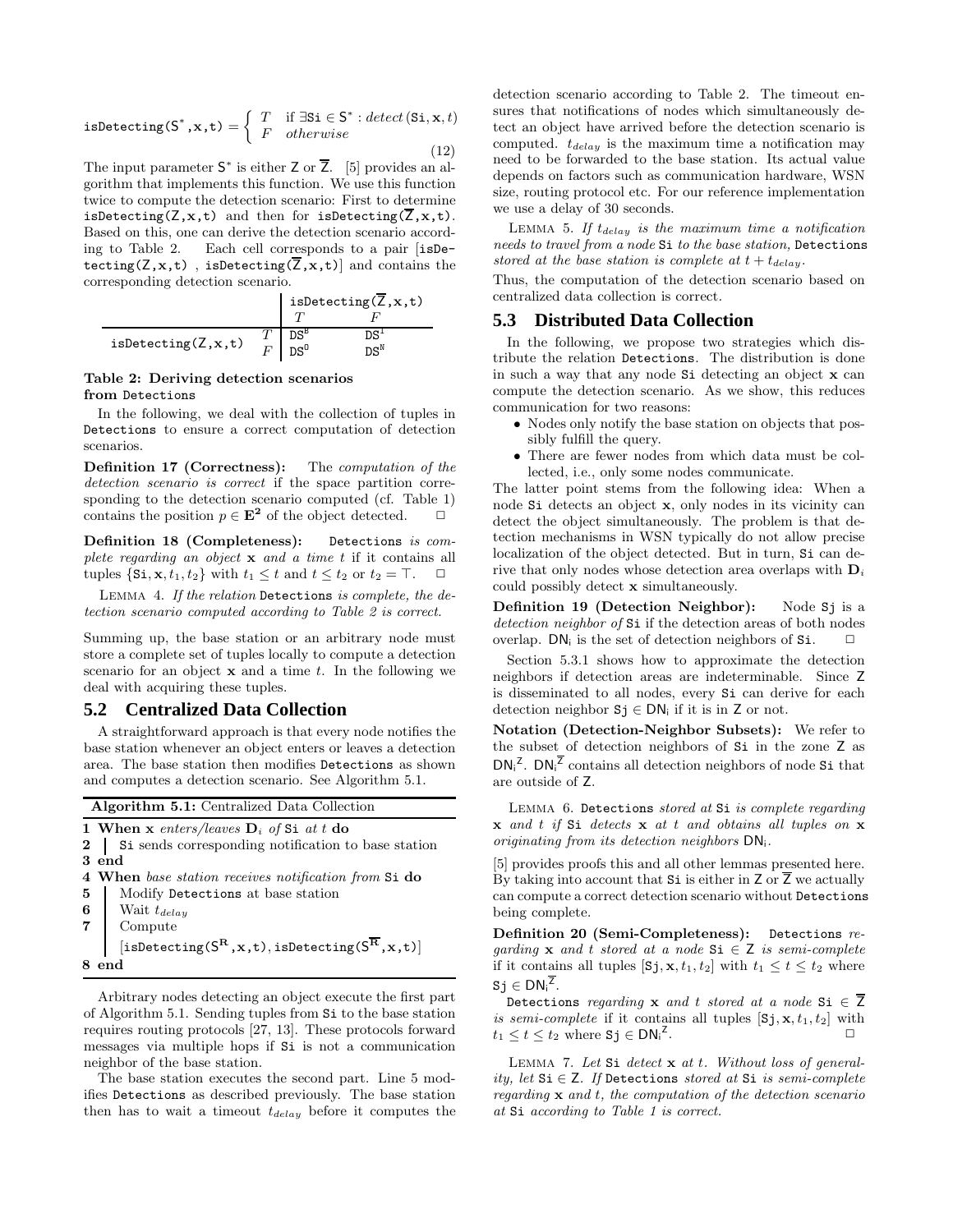Based on Lemma 7, a node can reduce the number of detection neighbors it has to obtain tuples from even more by using the following idea:

Definition 21 (Border Node): Si is a *border node* if

- Si  $\in$  Z and  $DN_i^{\overline{Z}} \neq \emptyset$ , or
- Si  $\in \overline{Z}$  and  $DN_i^{\mathsf{Z}} \neq \emptyset$ .

Figure 6 illustrates a WSN, a zone Z and the resulting space partitioning based on detection areas. Nodes are represented as squares or circles, and there are four kinds of nodes: Non-border nodes inside Z are represented by blackcolored circles. Black-colored squares correspond to border nodes inside Z. Similarly, grey-colored squares and circles correspond to border and non-border nodes outside of Z, respectively. A significant share of the nodes in this scenario are non-border nodes. According to Lemma 8, non-border nodes can compute detection scenarios without obtaining tuples originating from any detection neighbor.

Lemma 8. *If a non-border node* Si *detects* x *at* t *and modifies* Detections *accordingly,* Detections *stored at* Si *is semi-complete.*

LEMMA 9. *Let*  $\mathbb{P}(\mathbf{x}, \mathbf{Z}) = P_1(\mathbf{x}, \mathbf{Z}) \triangleright P_2(\mathbf{x}, \mathbf{Z})$ *. Tuples originating from non-border nodes are not necessary to pro* $cess \mathbb{P}(\mathbf{x}, \mathbf{Z}).$ 

Lemma 9 refers to developments constructed using  $\triangleright$  exclusively. Sensor nodes typically have a deep-sleep modus [30] which reduces their energy consumption significantly. This is important since non-border nodes can use deep-sleep while developments like  $Enter (x, Z)$  are processed.

#### *5.3.1 Approximation of Detection Neighbors*

As stated in Section 4.1, there exist detection mechanisms where the detection area is indeterminable. In this case, nodes cannot determine their detection neighbors. To solve this problem, we use a superset  $DN_i^{approx}$  which contains at least all detection neighbors  $DN_i$ , i.e.,  $DN_i \subseteq DN_i^{approx}$ . Using  $DN_i^{approx}$  instead of  $DN_i$  obviously still yields a correct result, because those nodes in  $DN_i^{approx}$  that are not detection neighbors of Si cannot detect an object simultaneously. Several approaches to derive such a superset are conceivable, and we outline two of them:

- Communication Neighbors: If the communication range can be assumed to be much larger than the maximum detection range, a valid superset is  $CN_i$ , i.e.,  $DN_i^{approx} = CN_i$ . In this case, all detection neighbors are communication neighbors as well. This approach is applicable to most detection mechanisms used in WSN, and we use it for our evaluation.
- Node Positions: Another approach is applicable if nodes know their position: The set  $DN_i^{approx}$  contains all nodes with a distance of at most  $2 \cdot \mathcal{D}_{max}$  to Si.

Next, we propose two strategies which allow a node Si that detects x to obtain tuples originating from detection neighbors efficiently to compute the detection scenario.

### *5.3.2 Reactive Strategy*

The core idea of the *reactive strategy* is as follows: At query-dissemination time, each node has received  $\mathbb{P}(\mathbf{x}, \mathbf{Z})$ . Each predicate of the development is related to a detection scenario according to Table 1. For instance, for  $WSNEn$  $ter (\mathbf{x}, \mathbf{Z})$  each node knows that only  $DS^0$  and  $DS^I$  are relevant. When an object x enters or leaves the detection area of Si at time  $t$ , Si checks if this possibly results in a predicate  $P(x, Z)$  of the query being true. If so, Si requests tuples

on x from some or all of its detection neighbors. Si stores each such tuple and computes the detection scenario after the tuples requested have arrived. If the detection scenario computed results in one predicate of  $\mathbb{P}(\mathbf{x}, \mathbf{Z})$  being true, the base station is notified. A core question is: "When Si detects x, which detection neighbors could have tuples that are relevant to compute the detection scenario?" This depends on three points:

- The predicates  $P(\mathbf{x}, \mathbf{Z})$  that form  $\mathbb{P}(\mathbf{x}, \mathbf{Z})$ .
- Whether  $Si \in Z$  or  $Si \in Z$ .

• Whether **x** has entered or left the detection area  $D_i$ . Table 3 summarizes from which detection neighbors a node has to request tuples to check if a given detection scenario has occurred when it detects x. In the following, we explain these cells, using Figure 7 as an illustration. Figure 7 shows two nodes and their detection areas as well as two objects that enter/leave these detection areas at different times  $t_i$ .

The first row of Table 3 is related to  $DS<sup>I</sup>$ , i.e.,  $\mathbb{P}(\mathbf{x}, \mathbf{Z})$  contains *Inside*  $(x, Z)$ . There are two cases that can lead to  $DS<sup>T</sup>$ : (1) an object enters the detection area  $D_i$  of a node Si  $\in \mathbb{Z}$ or (2) an object leaves  $\mathbf{D}_j$  of  $\mathbf{S}$ j  $\in \mathbf{Z}$ . For all other detection events, no communication is required, as reflected by the ' $\varnothing$ ' entries. Case (1) occurs at  $t_2$  and  $t_5$  in Figure 7 since  $S2 \in Z$ . Applying Lemma 7, S2 only requires tuples from  $DN_i^{\overline{Z}}$  to compute the detection scenario. The corresponding  $DN_i^{\overline{Z}}$  entry in Table 3 reflects this. For  $t_2$ ,  $S1 \in DN_i^{\overline{Z}}$  returns a tuple  $[S1, x_1, t_1, \top]$ . From this, S2 can derive that S1 and S2 detect  $\mathbf{x}_1$  simultaneously, i.e.,  $DS<sup>T</sup>$  did not occur. Contrary to this,  $S2$  derives  $DS<sup>T</sup>$  for  $x<sub>2</sub>$  for  $t<sub>5</sub>$ . Case (2) is different, because objects leave  $D_j$  of  $S_j \in \overline{Z}$ , i.e.,  $S_j$  does not detect the object any more and thus cannot apply Lemma 7. Hence, Detections stored at Sj has to be complete, i.e., Sj must request tuples from all detection neighbors. This is reflected by the DN<sup>i</sup> entry in the first row of Table 3. This case occurs at  $t_3$  and  $t_8$  in Figure 7 since  $S2 \in \overline{Z}$ . In both cases, S1 must verify that no other node outside of Z still detects the object, and that there is at least one node in the zone detecting it. Hence,  $DS<sup>T</sup>$  occurs at  $t_3$  but not at  $t_8$ .

Algorithm 5.2: Reactive Strategy

|                  | 1 When x enters or leaves the detection area of Si do     |
|------------------|-----------------------------------------------------------|
| $\boldsymbol{2}$ | Modify Detections as described in Section 5.1;            |
| 3                | $DN^* \leftarrow$ Set of detection neighbors that must be |
|                  | queried according to Table 3;                             |
| 4                | Request tuples on $x$ from every node in $DN^*$ ;         |
| 5                | Wait for response from every node in $DN^*$ ;             |
| 6                | Determine detection scenario $d$ according to Table 2;    |
| $\overline{7}$   | Compute predicate result from $d$ based on Table 1;       |
| 8                | Notify base station if x fulfills a predicate of the      |
|                  | query;                                                    |
|                  |                                                           |

The second row of Table 3 is related to  $DS^B$ , i.e.,  $Meet (\mathbf{x}, \mathbf{Z})$ is part of  $\mathbb{P}(\mathbf{x}, \mathbf{Z})$ . DS<sup>B</sup> requires simultaneous detection of x by nodes inside and outside of the zone. Thus, when an object leaves a detection area,  $DS^B$  either already has occurred or does not occur at all, i.e., no communication is required. Contrary to that, objects entering a detection area can result in  $DS^B$ . This allows applying Lemma 7. Thus, if  $Si \in Z$ ,

only tuples from  $DN_i^{\overline{z}}$  are required and vice versa.<br>The entries for  $DS^0$ , i.e.,  $\mathbb{P}(\mathbf{x}, \mathbf{Z})$  contains *Disjoint*  $(\mathbf{x}, \mathbf{Z})$ , are derived analogously to those for  $DS<sup>T</sup>$ .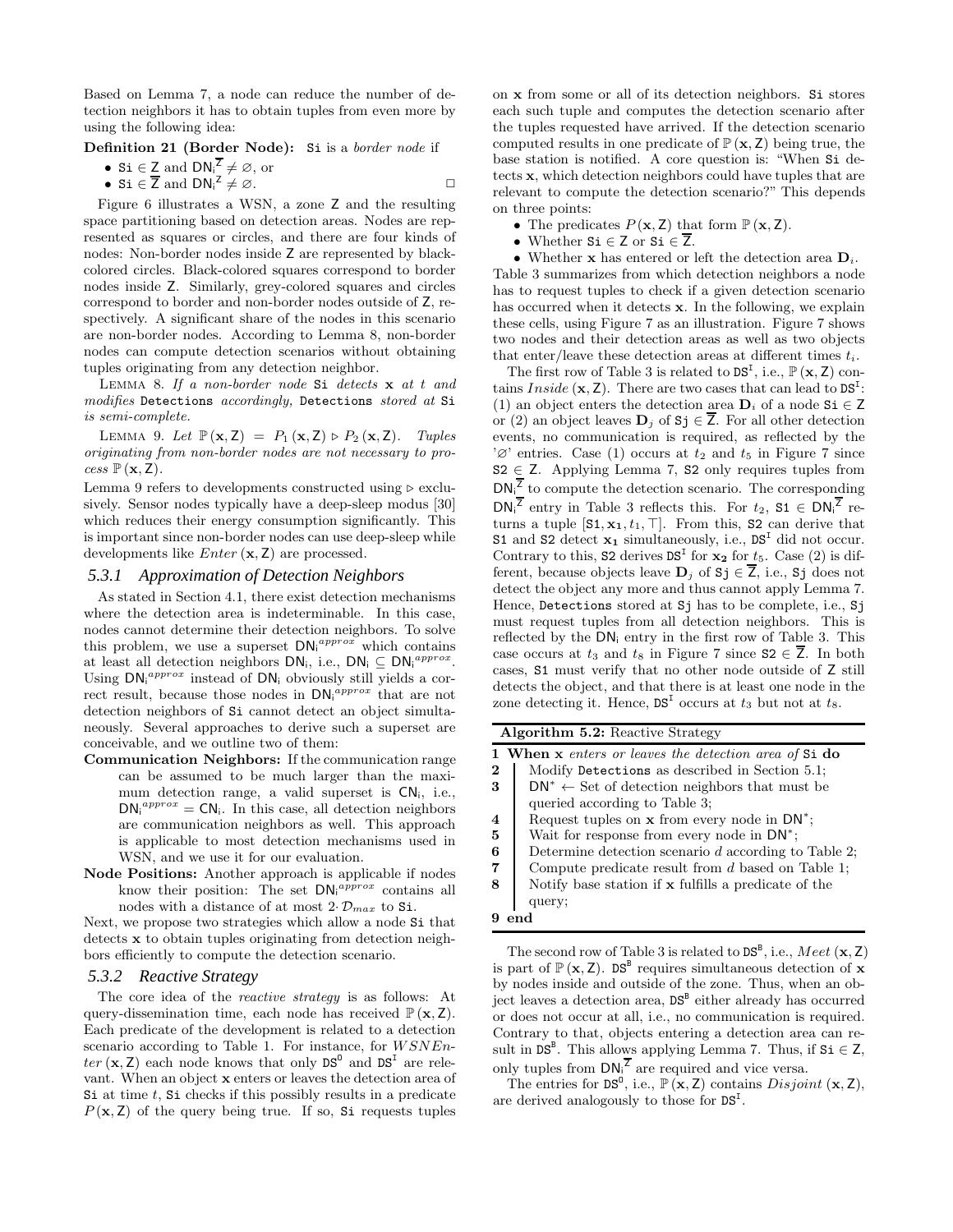

Figure 7: Detection Events  $(S1 \in \overline{Z}, S2 \in \overline{Z})$ 

#### Reactive  $\vert$  Si  $\in$  Z Si  $\in$   $\overline{Z}$  $DS<sup>I</sup>$  Entry DN<sub>i</sub>  $\overline{\otimes}$  $\varnothing$ Exit  $\Box$   $\varnothing$  DN  $DS^B$  Entry  $DN_i^2$ <br>Exit  $\varnothing$  $Z$  DN<sub>i</sub><sup>Z</sup> Exit ∅ ∅  $DS^0$  Entry  $\varnothing$  DN<sub>i</sub><br>Exit DN<sub>i</sub>  $\varnothing$ Z Exit

Table 3: Detection-neighbor partitions for the reactive strategy

Proactive  $\vert$  Si  $\in$  Z Si  $\in \overline{Z}$  $DS<sup>I</sup>$  Entry  $\varnothing$  DN<sub>i</sub> Z Exit  $\varnothing$  DN<sub>i</sub><sup>Z</sup>  $DS^B$  Entry DN<sub>i</sub><br>Exit DN<sub>i</sub>  $Z$  DN<sub>i</sub><sup>Z</sup>  $DN_i^{\mathsf{T}}$  $\overline{z}$  DN<sub>i</sub><sup>Z</sup>  $DS^0$  Entry DN<sub>i</sub><br>Exit DN<sub>i</sub>  $\varnothing$ Exit  $DN_i^{\overline{z}}$   $\varnothing$ 

Table 4: Detection-neighbor partitions for the proactive strategy

# *5.3.3 Proactive Strategy*

As illustrated in Algorithm 5.2, the reactive strategy requires communication for requesting tuples and for responding to these requests. The proactive strategy tries to avoid responses. Algorithm 5.3 outlines the strategy, and the core idea is as follows: When  $x$  enters or leaves at  $t$  the detection area of Si, Detections stored at Si is modified. This modification is either an insertion of a tuple  $[\text{Si}, \textbf{x}, t, \top]$  or an update of a tuple  $[\text{Si}, \textbf{x}, t' < t, \top]$  to  $[\text{Si}, \textbf{x}, t', t]$  (cf. Section 5.1). Afterwards, Si immediately sends the modified tuple to a subset  $DN^*$  of its detection neighbors. Each detection neighbor  $Sj \in DN^*$  stores the modified tuple. This ensures that Detections stored at Si and each Sj is semicomplete. According to Lemma 7, Si and any  $S_j \in DN^*$ that currently detects x can compute the detection scenario. Again, the important step is determining the set DN<sup>∗</sup> in Line 3 since it determines the number of messages. Analogously to the reactive strategy, Table 4 lists which detection neighbors must receive an update to ensure semicompleteness, for each detection scenario. We explain each cell in the following using Figure 7.

|          | <b>Algorithm 5.3: Proactive Strategy</b>                 |
|----------|----------------------------------------------------------|
|          | 1 When x enters/leaves detection area of Si do           |
| $\bf{2}$ | Modify Detections as described in Section 5.1;           |
| 3        | $DN^* \leftarrow$ Set of detection neighbors whose       |
|          | information must be updated according to Table 4;        |
| 4        | Send updated tuple(s) to every node in $DN^*$ ;          |
| 5        | Goto Line 9;                                             |
| 6        | end                                                      |
| 7        | <b>When Si</b> receives updated tuples about <b>x</b> do |
| 8        | Insert updated tuples into Detections;                   |
| 9        | Determine detection scenario $d$ according to Table 2;   |
| 10       | Compute predicate result from $d$ based on Table 1;      |
| 11       | Notify base station if x fulfills a predicate of the     |
|          | query;                                                   |
|          | $12 \,$ end                                              |

Recall that  $DS<sup>T</sup>$  can either occur (1) when an object enters the detection area of a node inside the region or (2) when the detection area of a node outside of the region is left. An object detection conforming to  $DS<sup>T</sup>$  requires at least one node  $Si \in Z$  to detect the object. If such a detection occurs, Si must determine if there exists a simultaneous detection by another node  $S_j \in Z$ . Using Figure 7 again, Case (1) occurs at  $t_2$  and  $t_5$ . To compute the detection scenario correctly at  $t_2$ , S2 must know that S1  $\in$  Z currently detects  $x_1$ . Case (2) occurs when  $x_1$  leaves the detection area of S1 at  $t_3$ . In this case, the information at S2 is updated, and S1 then correctly determines  $DS<sup>T</sup>$  for  $x_1$ . Regarding  $x_2$ , S2 computes  $DS<sup>T</sup>$  at  $t<sub>5</sub>$ , because there do not exist any relevant detections by any  $\overline{Si} \in \overline{Z}$ . Thus, if the query requires  $DS<sup>T</sup>$ , nodes outside of the

zone must send updates to their detection neighbors inside the zone when objects enter/leave their detection areas.

 $DS^B$  requires simultaneous detection by nodes in  $Z$  as well as  $\overline{Z}$ . Thus, every  $Si \in \mathbb{Z}$  must be informed about detections of detection neighbors in  $\overline{Z}$  and vice versa.

### **5.4 Node Failures**

When a node fails, there are two possible consequences: (1) An object x that would have been detected is not detected. (2) Nodes detect x, but the detection-scenario computation is possibly incorrect because it is based on an incomplete relation Detections. We have shown how users can express queries if they are interested in objects that are temporarily unobserved in Section 4.3. Therefore we focus on (2), i.e., we notify the user if query results returned could be incorrect due to node failures. We discuss the detection of failures first and continue with failure handling.

#### *5.4.1 Failure Detection*

It depends on the strategy used for data collection how failures are detected. A node Si using the reactive strategy requests tuples from its detection neighbors DN<sup>∗</sup> and expects a response from each of them. If no such response has been received after a timeout, Si derives that the detection neighbors whose responses are missing have failed.

The drawback of the proactive strategy is that nodes cannot detect failures of detection neighbors using missing responses. Without further measures, a failed node might not send updates to detection neighbors and thus affect query results. A practical approach to solve this is sending beacon messages periodically to detection neighbors and assuming node failure if beacons are missing. Our evaluation includes the additional messages induced by this. Note that this problem also occurs with the centralized strategy, i.e., additional messages are required to detect node failures.

### *5.4.2 Failure Handling*

The user must be notified of a node failure if it could have an impact on the query result, i.e., if the computation of the detection scenario is incorrect. In the following, we refer to the node whose failure has been detected as Sf. When Si detects the failure of  $Sf \in DN_i$  and computes a detection scenario later, the result is possibly incorrect. We denote the detection scenario computed based on an incomplete relation Detections with  $DS_{fail}$ .

LEMMA 10. If  $DS_{fail} = DS^{B}$ , the failure of Sf did not *affect the computation of the detection scenario.*

LEMMA 11. *If*  $DS_{fail} = DS^{I}$  and  $Sf \in Z$  or  $DS_{fail} = DS^{0}$ and  $Sf \in \overline{Z}$ , the failure of  $Sf$  *did not affect the computation of the detection scenario.*

Summing up, the base station must be notified of node failures in the following two cases:

•  $DS_{fail} = \text{DS}^{\text{I}}$ , and  $\text{Sf} \in \overline{\text{Z}}$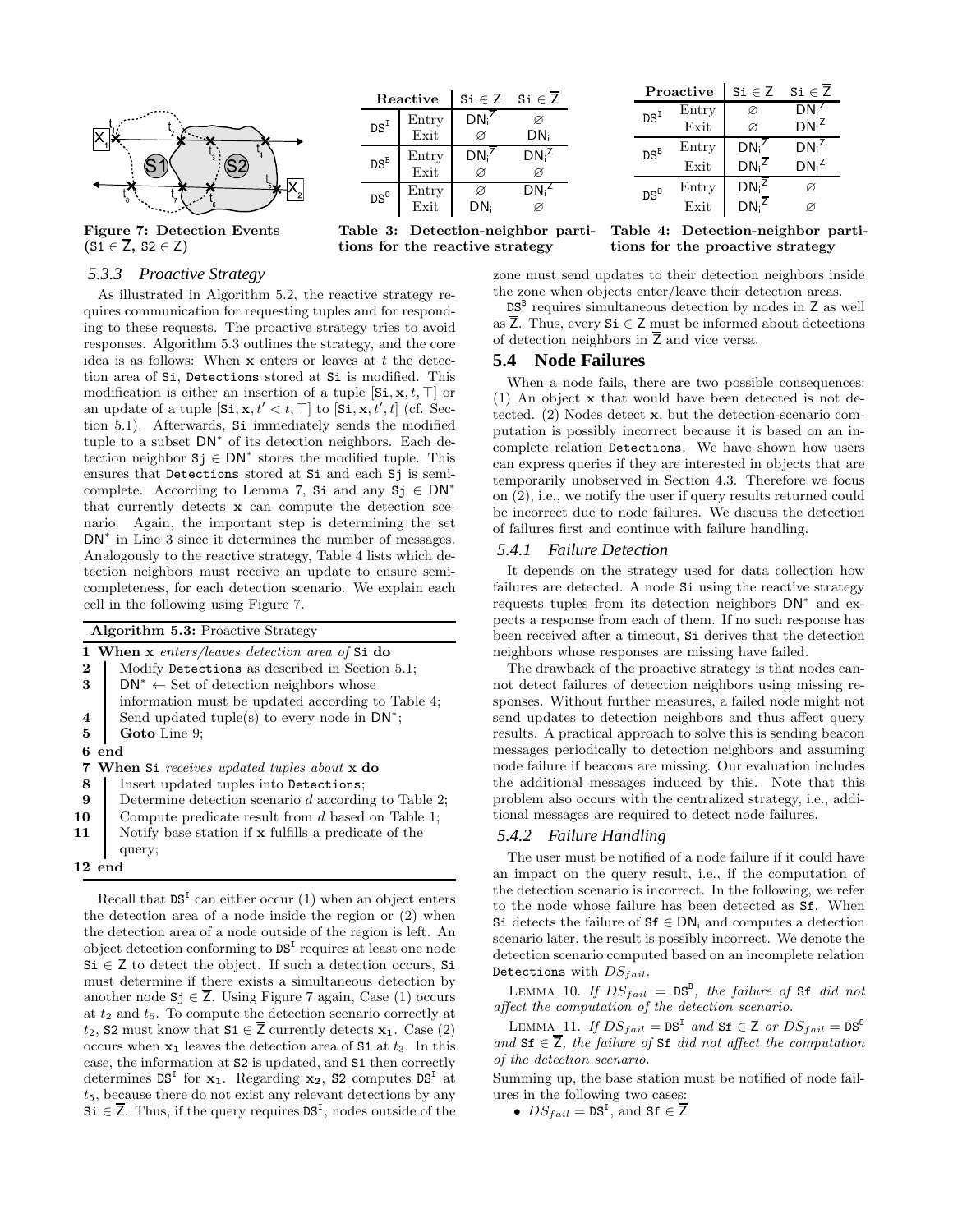•  $DS_{fail} = DS^{0}$ , and  $Sf \in Z$ 

This notification is a message that contains  $DS<sub>fail</sub>$  and an identifier of Sf.

### **6. EVALUATION**

We have evaluated our approach thoroughly using simulations and a Sun SPOT deployment to investigate the following hypotheses:

- H1 Both distributed strategies scale better with the number of nodes than the centralized strategy.
- H2 The proactive strategy is the most energy-efficient for *Inside*  $(x, Z)$  and *Disjoint*  $(x, Z)$ .
- H3 The reactive strategy is the most energy-efficient for  $Meet (\mathbf{x}, \mathbf{Z}).$
- H4 The centralized strategy is energy-efficient for small networks and nodes around the base station.
- H5 Distributed strategies reduce communication required for processing spatio-temporal developments like En $ter (\mathbf{x}, \mathbf{Z})$  or  $WSNEnter (\mathbf{x}, \mathbf{Z}).$

### **6.1 Simulation Setup**

To run exactly the same software for simulations and case study, we used the Sun SPOT simulator of the KSN project [3]. Each simulation run consists of the following steps:

- 1. Generate a WSN of 100-300 nodes that are randomly deployed over an area. The size of the area is constant to account for different node densities, i.e., varying numbers of detection and communication neighbors.
- 2. Define a zone of varying size. Zones contain between 2 and 30 nodes.
- 3. Generate 50 different object paths using a random walk model with starting points randomly chosen.
- 4. For each object path evaluate each detection scenario using each strategy.
- 5. Count the number of messages sent and received.

Overall, the results presented here are based on more than 100.000 simulation runs.

Since detection areas tend to be indeterminable, we have approximated the set of detection neighbors with the set of communication neighbors: To do so, a node sends a beacon message periodically. Each node receiving it adds the sender to the list of detection neighbors. We graph the communication required for these beacons for distributed strategies separately. For the proactive approach, these periodic beacon messages would allow the detection of failures and notification of the base station as well.



Figure 8: Scalability of data-collection strategies

### **6.2 Simulation Results**

Figure 8 shows the average number of messages per simulation run for WSN of 100-300 nodes to compute  $DS<sup>\tilde{I}</sup>$ . Graphs for other detection scenarios are similar and omitted here. As expected, the number of messages required by the centralized strategy increases linearly with network size. Contrary to this, network size only affects both distributed strategies marginally. The reason for this is the increasing node density, i.e., more detection neighbors per node. Even the added overhead for the approximation of detection neighbors does not change this. The large share of communication related to detection-neighbor approximation suggests that more sophisticated mechanisms for this could reduce energyconsumption even further. Thus, we conclude that H1 is true. Detection-neighbor approximation should be investigated in future work.



Figure 9: Communication per detection-scenario

Figure 9 shows the average number of messages per detection-scenario computation. The result is that distributed strategies require between 45%−85% less messages than the centralized strategy. Comparing both distributed strategies shows that the proactive strategy is advantageous for  $DS<sup>I</sup>$ and  $DS^0$ . This is expected, because  $S^*$  is smaller for the proactive strategy when objects leave the detection area of a node (cf. Tables 3 and 4). These roles are reversed for  $DS^B$ , because the proactive strategy is triggered more often than the reactive one. Summing up, these results confirm H2 and H3.

| Strategy    | Number of Messages per Object for<br>$WSNEnter(\mathbf{x}, \mathbf{Z})$<br>Enter(x, Z) |       |  |
|-------------|----------------------------------------------------------------------------------------|-------|--|
| centralized | 334                                                                                    | 334   |  |
| proactive   | 44,3                                                                                   | 123,8 |  |
| reactive    | 39.1                                                                                   | 163.1 |  |

### Table 5: Avg. number of messages for  $Enter(x, Z)$ and  $WSNEnter$  (x, Z)

The distributed strategies reduce communication to process spatio-temporal developments as well. Table 5 shows the average number of messages to determine that x conforms to  $Enter (x, Z)$  or  $WSNEnter (x, Z)$  (cf. (5) and (11)), respectively. As expected, the centralized strategy requires at least twice as much communication since every detection event must be forwarded to the base station. For  $WSN$ -*Enter*  $(x, Z)$ , the proactive strategy is most efficient. This is because this development does not contain *Meet*  $(x, Z)$ . The difference between  $Enter (\mathbf{x}, \mathbf{Z})$  and  $WSNEnter (\mathbf{x}, \mathbf{Z})$  must be attributed to Lemma 9 because all non-border nodes are basically inactive for  $Enter (x, Z)$ . Compared to the centralized strategy the savings of distributed strategies are between 51% and 89%. This confirms H5.